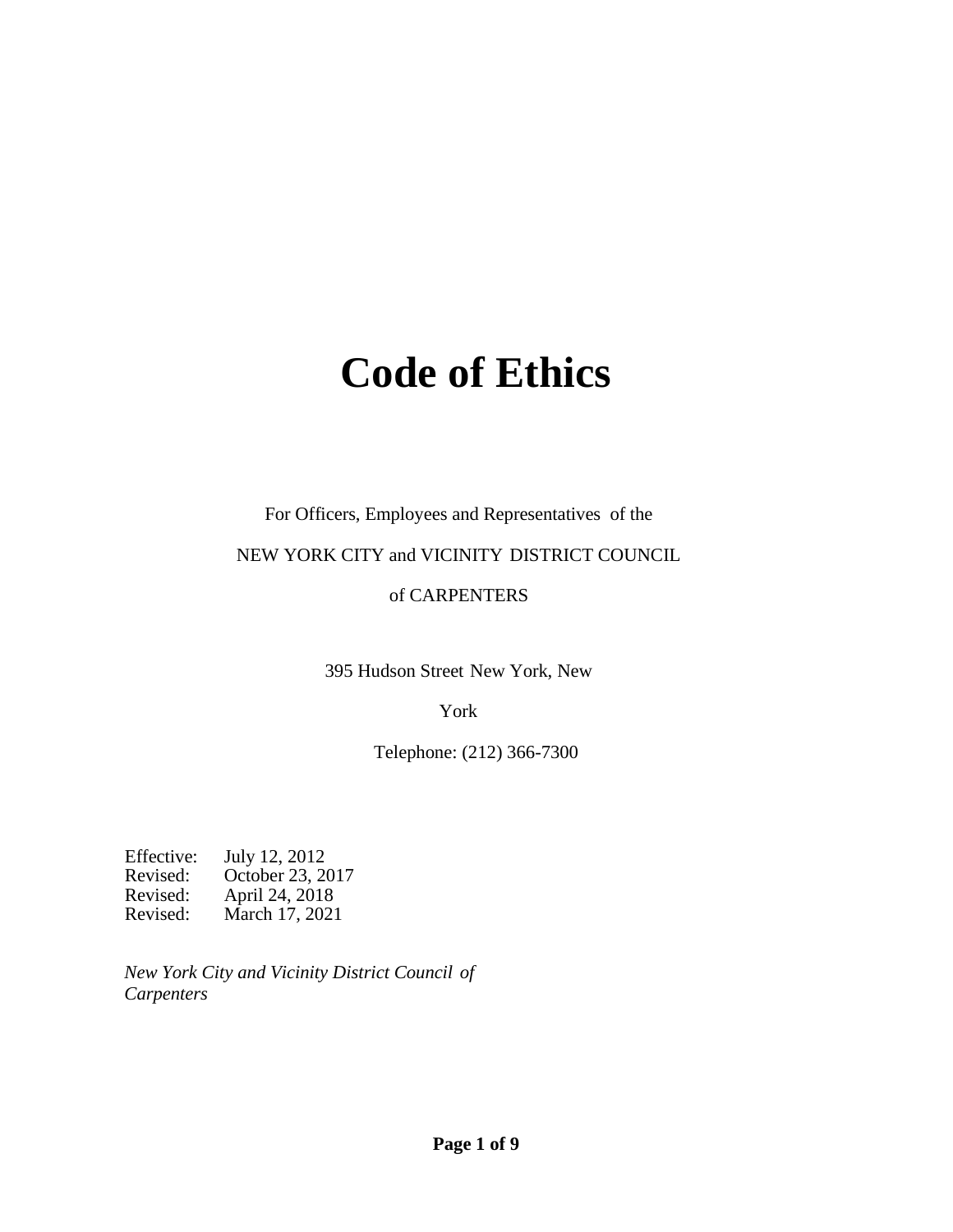# **NEW YORK CITY AND VICINITY DISTRICT COUNCIL OF CARPENTERS CODE OF ETHICS**

### **PREAMBLE**

A commitment to fair and ethical business practices is fundamental to the proper functioning of the New York City and Vicinity District Council of Carpenters ("District Council"). Our continued success will only be achieved if all officers, employees, and agents of the District Council and its Local Unions maintain the highest level of personal integrity and observe the highest standards of ethical conduct.

The Code of Ethics that follows sets forth the fundamental values of the District Council to help guide its officers, employees, and agents in their day-to-day decision making and conduct. The Code is intended to express the District Council's absolute commitment to establishing and embedding a culture that values and expects integrity and ethical conduct from all of its representatives and from every individual and organization with whom the District Council conducts business.

The Code of Ethics also sets forth the duty of every District Council officer, employee, and agent to report actual or suspected instances of misconduct or unethical behavior and to seek guidance whenever a question arises about whether actual or anticipated conduct is fair, ethical, and meets the high level of integrity required by the District Council. All reports of actual or suspected instances of misconduct will be investigated by the Chief Compliance Officer or by the Office of the Inspector General and appropriate disciplinary action, up to and including termination of employment, will be taken where misconduct is proven. The District Council will not take or tolerate any retaliatory action taken against an individual who makes a good faith report of actual or suspected misconduct.

# **CODE OF ETHICS**

This Code of Ethics (the "Code") sets forth the fundamental values of the District Council to guide its officers, employees, and agents in their day-to-day decision-making and conduct. It is intended to express the District Council's fundamental values, and guiding principles. The Code is meant to complement the obligations already imposed on the District Council, its officers, employees, and agents by the Constitution of the United Brotherhood of Carpenters and Joiners of America ("UBC"), the Bylaws of the District Council dated August 5, 2011, the Stipulation and Order entered November 18, 2014 (the "Stipulation and Order") and the Consent Decree entered on April 4, 1994 in *United States v. District Council et al., 90 Civ. 5722 SDNY* (the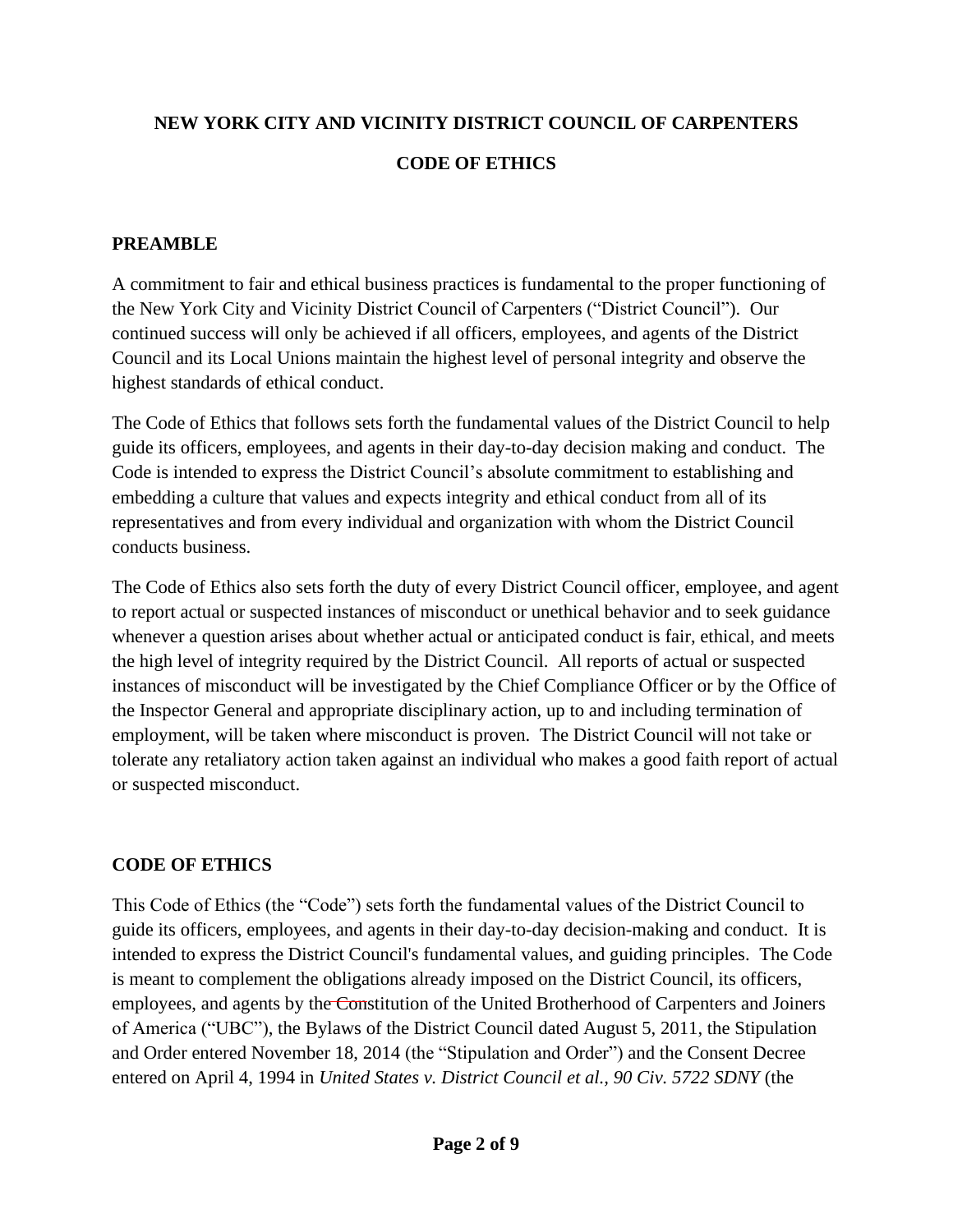"Consent Decree")*,* the District Council Personnel Policy Manual, the Labor Management Reporting and Disclosure Act, Section 302 of the Labor Management Relations Act, and all other applicable federal and state laws, rules or regulations.

# **I. WE HAVE A DUTY TO ALWAYS ACT IN THE BEST INTERESTS OF THE MEMBERSHIP AND THE UNION.**

Every officer, employee, and agent of the District Council and its Local Unions (collectively, the Union) occupy a position of trust and has an absolute duty to exercise their authority and to conduct union business solely on behalf of and for the benefit of the union and its members. Every officer, employee, and agent must set aside his or her own personal interests and act only in the best interests of the union and its members.

The fiduciary duty always to act in the best interests of the Union and its members lies at the heart of the ethical practices and high level of integrity required by the District Council. This is a high calling and a duty that must be kept in mind each day as we work together on behalf of the membership, to improve working conditions, and to ensure that workers are treated fairly and with respect.

Conflicts of interest between the needs of the Union and personal interests must be avoided. Every employee and agent of the District Council has a duty to report and resolve any real or potential conflict of interest they may have to an appropriate supervisor before they act. District Council Officers have a duty to report and resolve any real or potential conflict they may have to the Executive Committee before they act. Questions or concerns regarding whether an actual or anticipated action may pose a conflict of interest may also be raised with the Chief Compliance Officer, the Inspector General, or the General Counsel of the District Council

# **II. THE FUNDS, PROPERTY, AND OTHER RESOURCES OF THE DISTRICT COUNCIL AND ITS LOCAL UNIONS CAN ONLY BE USED FOR THE BENEFIT OF THE MEMBERSHIP AND THE UNION.**

The funds, property, and other resources of the District Council and its Local Unions are held in trust for the benefit of the membership. The membership is entitled to assurance that District Council funds are not squandered and are spent only for proper purposes. The membership is also entitled to be informed as to how Union funds are being used.

Officers, employees, and representatives of the District Council and its Local Unions must not permit any District Council funds to be invested or spent in a manner that result in their personal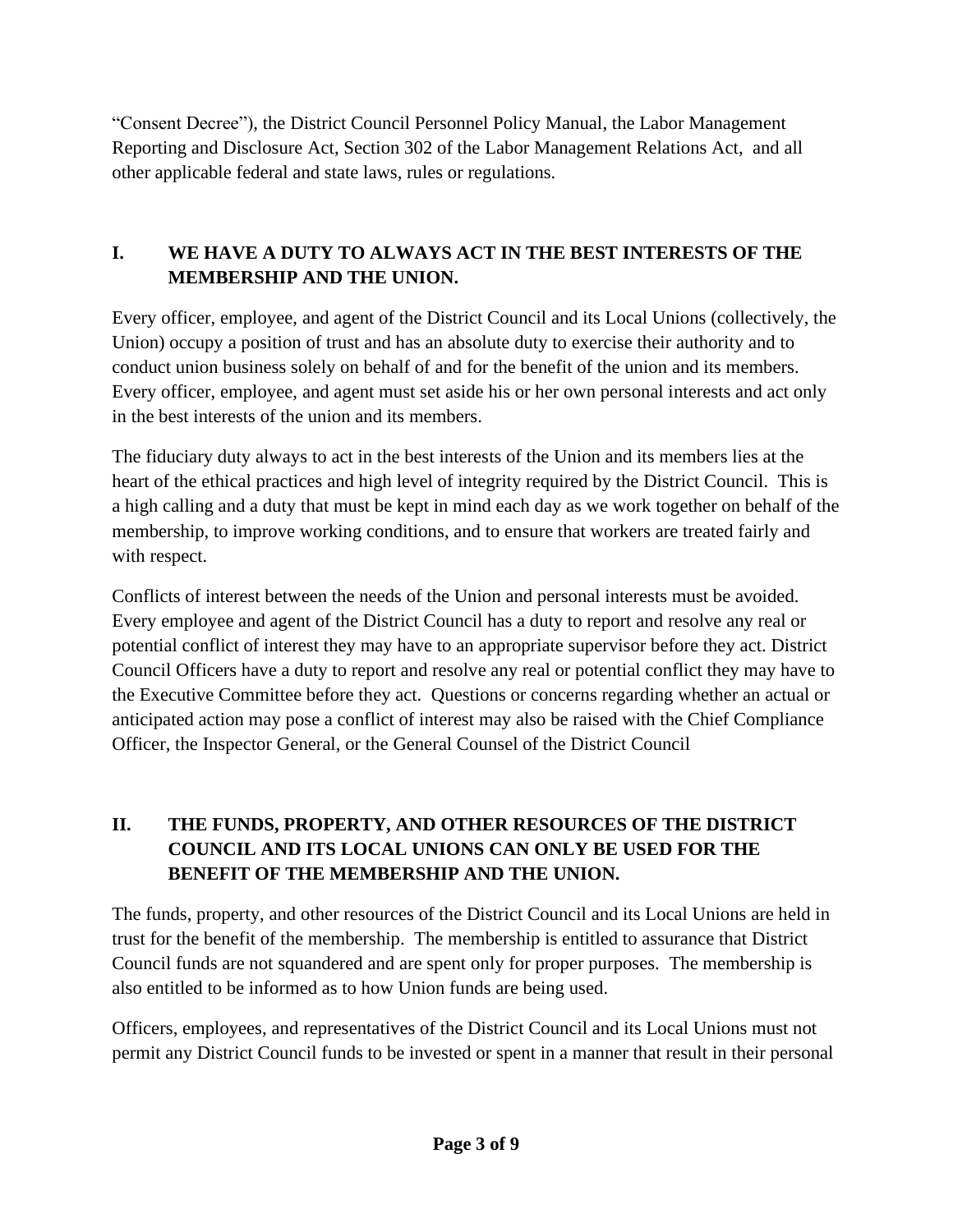profit or to their personal advantage. The District Council and its Local Unions are prohibited from making loans to its officers, employees, agents, members, or members of their families.

Expenditures made using District Council or Local Union funds must comply with the requirements of the UBC Constitution, the District Council Bylaws, and the District Council Expense Policy that can be found in the District Council Personnel Manual.

# **III. DISTRICT COUNCIL OFFICERS, EMPLOYEES, AND REPRESENTATIVES MAY NOT SOLICIT OR ACCEPT GIFTS, ENTERTAINMENT, OR ANYTHING OF VALUE FROM ANYONE WHO CONDUCTS BUSINESS WITH THE UNION.**

Officers, employees, and representatives shall not solicit or accept bribes, kickbacks, under-thetable payments, tips, any personal payment, or anything of value of any kind from an employer with which the union bargains collectively or from a business or professional enterprise with which the union does business. Every District Council officer, employee, and representative has a duty to report promptly to the Office of the Inspector General any actual or perceived effort by any individual or entity to influence improperly their actions or business judgment on behalf of the union.

District Council policy prohibits officers, employees, or representatives from soliciting or accepting anything of value, including meals, for themselves or others, from those transacting business with the union. Any gift or thing of value that is offered or received must be reported promptly to the Office of the Inspector General.

A gift received should be returned to the individual or organization from which it came unless it is so personalized or perishable that its return would be impractical or if its return could constitute an affront to the giver and thus adversely affect the District Council's continuing business relationship. The Executive Secretary Treasurer, in consultation with General Counsel, and the Chief Compliance Officer or the Inspector General, will determine the disposition of any gift that cannot be returned.

# **IV. DISTRICT COUNCIL OFFICERS, EMPLOYEES, AND REPRESENTATIVES CANNOT ASSOCIATE WITH ANYONE ASSOCIATED WITH ORGANIZED CRIME OR WITH INDIVIDUALS BARRED FROM PARTICIPATING IN UNION ACTIVITIES.**

District Council officers, employees, and representatives must not engage in or support in any manner the following conduct: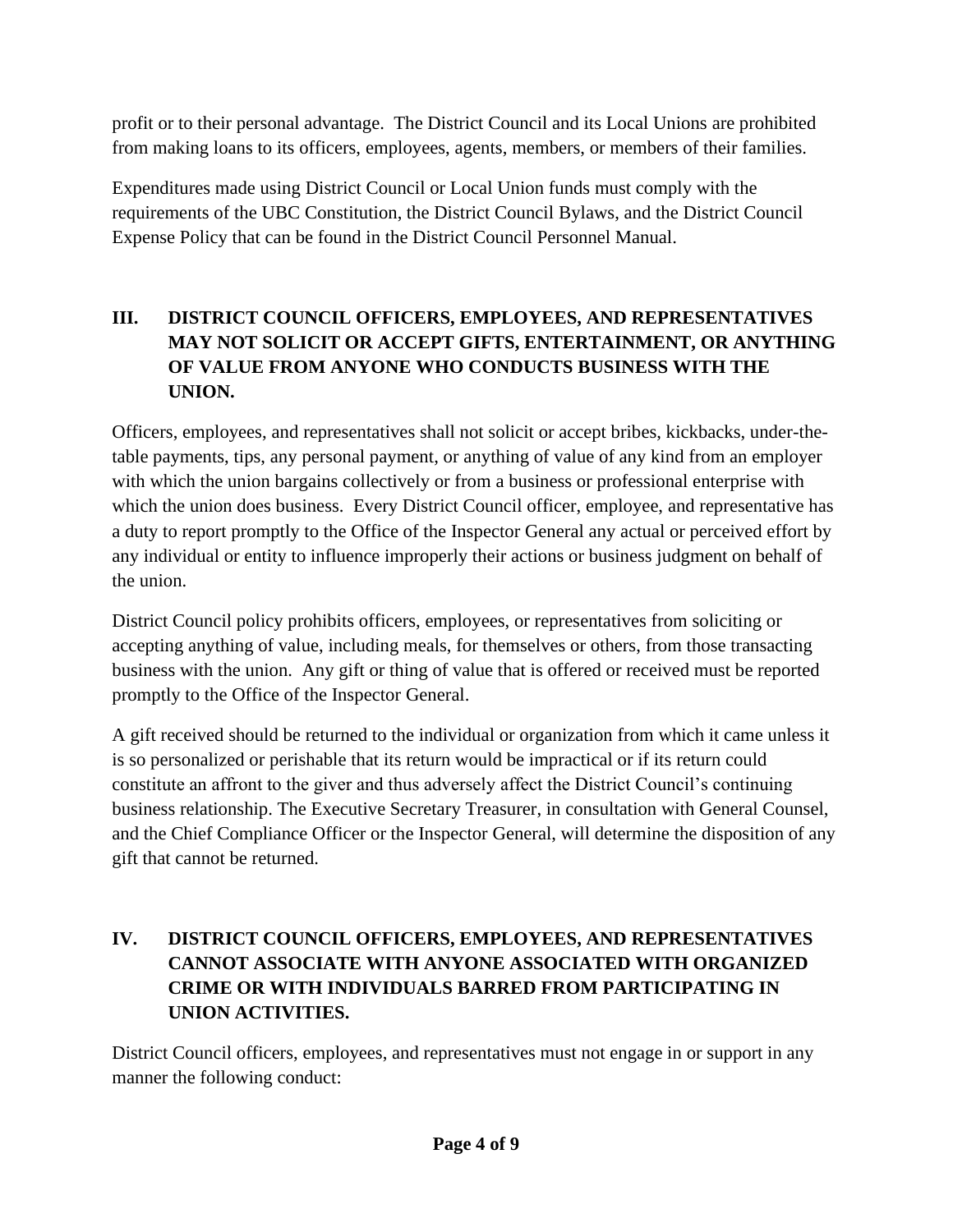- (a) "Racketeering Activity," as defined in 18 U.S.C. 1961(1) (*see* Appendix 1 attached to this Code of Ethics);
- (b) Knowingly associating with any member or associate of an organized crime family or syndicate, including but not limited to the five recognized mafia "families" of New York City, other mafia "families," other ethnically or nationally based gangs (e.g., Westies, Latin Kings, etc.), or other organized associations engaged in criminal activities.
- (c) Knowingly allowing any organized crime member or associate to influence the affairs of the District Council or any of its Local Unions;
- (d) Knowingly associating with any individual prohibited from participating in union affairs as a result of their being convicted of a felony, or conspiracy to commit a felony, involving the abuse or misuse of their position or employment in a labor organization or employee benefit plan to seek or obtain an illegal gain at the expense of the members of the labor organization or the participants and beneficiaries of the employee benefit plan;
- (e) Interfering in any way with the operation of this Code of Ethics or with the persons responsible for its administration; or
- (f) Knowingly engaging in any activity that violates the Permanent Injunction against Racketeering Activity imposed by paragraph 2 of the Consent decree entered in *United States v. District Council et al., 90 Civ. 5722 SDNY (CSH)* (See Appendix 2 attached to this Code of Ethics).

No officer, employee, or representative shall knowingly aid, abet, or assist any individual who has been barred from union activity in participating in the affairs of the Union. If there is any question concerning whether an individual is barred from participating in union activity, guidance must be sought from the Chief Compliance Officer, the Inspector General, or from the General Counsel before engaging in or authorizing any activity with that individual.

# **V. RECORDS AND DOCUMENTS CREATED AND MAINTAINED AS PART OF CONDUCTING DISTRICT COUNCIL BUSINESS MUST BE COMPLETE, ACCURATE, AND TRUTHFUL.**

Recording and reporting information honestly, fully, and objectively is essential to protecting the District Council's credibility and reputation and to ensuring that the District Council's business records are complete and accurate. Any information created while conducting the business of the District Council must accurately reflect the transactions or events involved. This holds true regardless of whether the information is in paper or electronic (including email) form.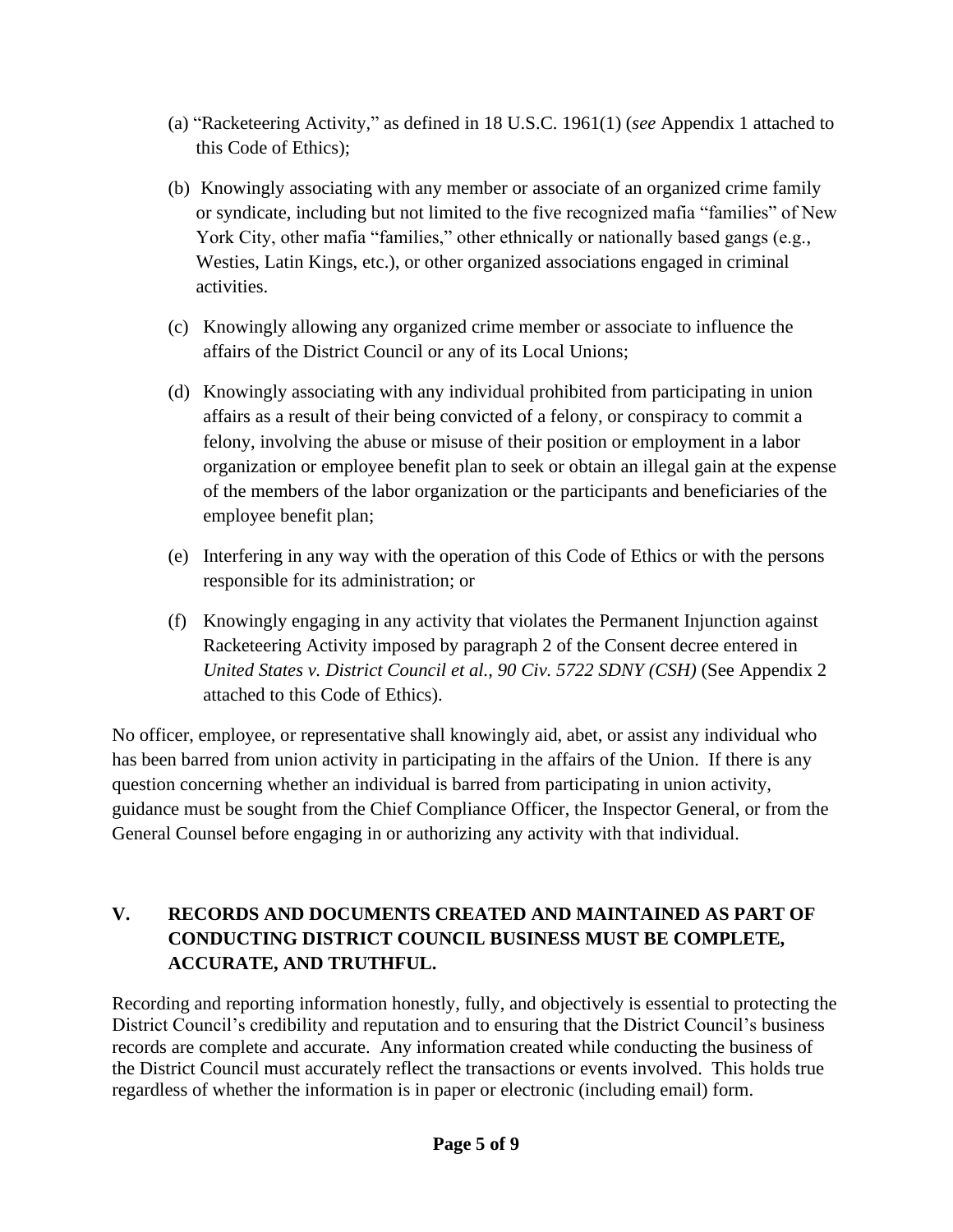Federal and State law and District Council policy require that business records must be preserved for specific periods of time and, in some cases, requires that they be maintained permanently. The District Council Personnel Policy Manual sets forth the District Council's Record Retention Policy. In addition to providing information about the kinds of records that must be maintained, the Records Retention Policy sets forth the periods of time that specific records must be maintained.

Before permanently destroying or deleting District Council business records, District Council employees and representatives should refer to the Record Retention Policy. If there is any question concerning whether a particular record should be preserved or destroyed, guidance should be sought from the Director of Human Resources, the Office of the Inspector General, the Chief Compliance Officer, or from the General Counsel.

#### **VI. DECISIONS TO HIRE, PROMOTE, OR DISCIPLINE AN EMPLOYEE MUST BE MADE ON THE BASIS OF MERIT AND WHAT IS IN THE BEST INTERESTS OF THE UNION AND THE MEMBERSHIP.**

The District Council and its Local Unions are committed to serving the membership effectively, efficiently and professionally. District Council and Local Union employees perform a critical role in achieving those goals. All decisions concerning the recruitment, selection, development, and advancement of employees must be based on merit and on what is in the best interests of the Union and its membership. Employment decisions must be based on qualifications, demonstrated skills, and achievements.

The District Council does not prohibit the employment of relatives within the organization provided that they are fully qualified and meet all job requirements. However, the existence of a family relationship must be disclosed to the District Council Director of Human Resources before a hiring decision can be made and no officer, employee, or representative of the District Council who is related to that candidate may participate in or attempt to influence the hiring decision. Any manager with a family member employed under his or her control may not initiate, recommend, or approve changes relating to such an employee, including salary increases and promotions, without the prior review and approval from the Executive Secretary-Treasurer in consultation with the Inspector General.

# **VII. DECISIONS TO PURCHASE GOODS OR SERVICES MUST BE MADE ON THE BASIS OF MERIT AND WHAT IS IN THE BEST INTERESTS OF THE UNION AND THE MEMBERSHIP.**

Purchases of goods and services to be provided to the District Council and its Local Unions must be made exclusively on the basis of price, quality, service, and ability to meet the Union's needs. Every effort must be made to effect honest and straightforward relationships with vendors and contractors who provide goods and services to the union.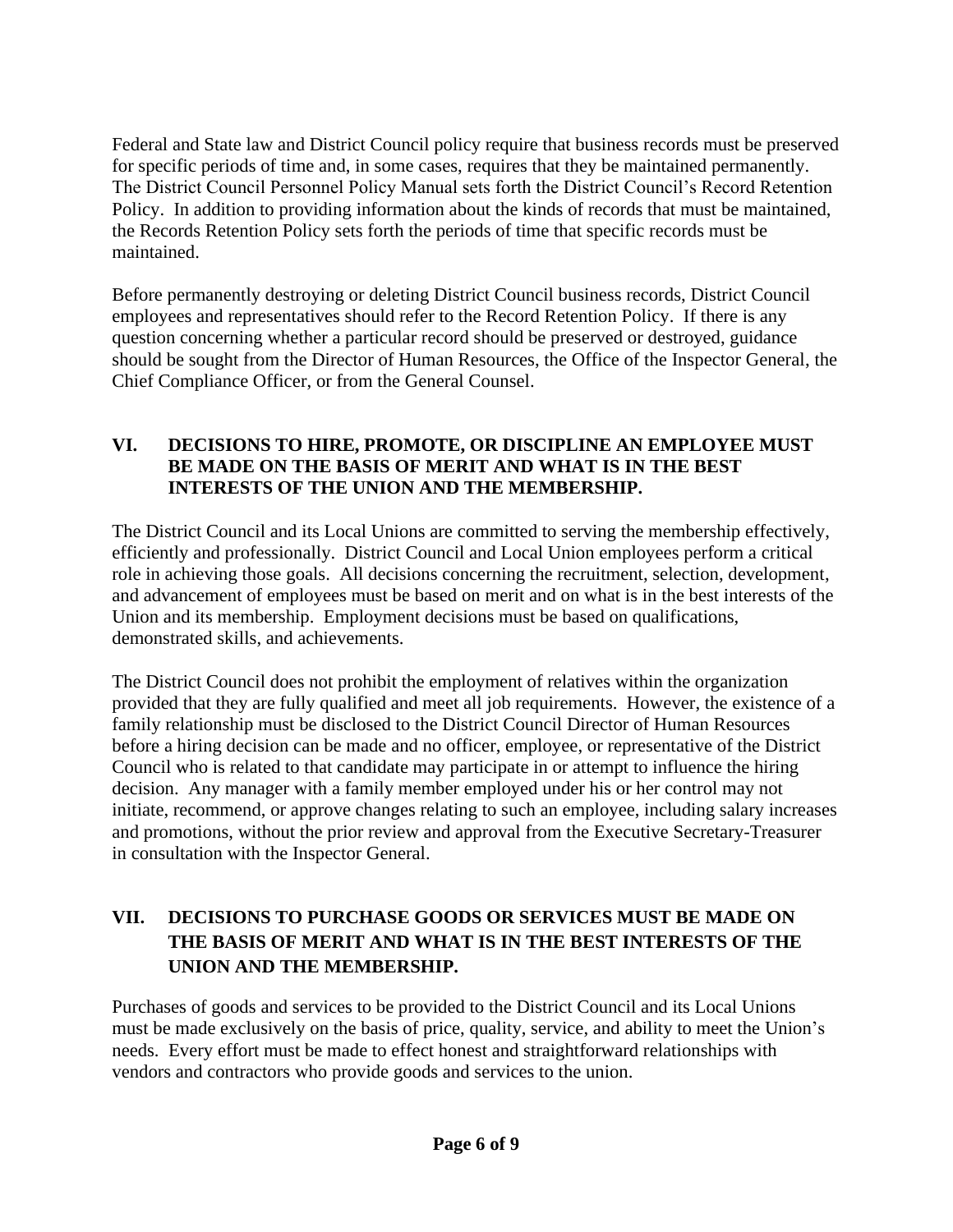It is the policy of the District Council to support the labor movement's efforts to secure the fair treatment of all workers. When possible and practical, it is the District Council's preference to purchase union made goods and to procure services from unionized companies.

#### **VIII. DISTRICT COUNCIL OFFICERS, EMPLOYEES, AND REPRESENTATIVES HAVE A DUTY TO MAINTAIN THE CONFIDENTIALITY OF DISTRICT COUNCIL RECORDS, UNION STRATEGIES, AND MEMBER INFORMATION.**

The District Council and its Local Unions represent and provide services to over 20,000 members and their families. Information contained in member files is confidential and can only be used by authorized personnel for authorized purposes. Similarly, information contained in District Council personnel files is confidential and can only be used by authorized personnel for authorized purposes.

As part of the collective bargaining process and its representation of the union membership, the District Council and its Local Unions develop strategies aimed at securing the greatest possible benefit for the Union and its members. Information concerning these strategies is confidential and may only be disclosed by authorized Union representatives.

All District Council and Local Union officers, employees, and representatives have a duty to maintain the confidentiality of Union records and information. If there is ever a question regarding whether a business record or information is confidential, the individual seeking to use that information must seek guidance from their immediate supervisor, the Inspector General, the Chief Compliance Officer, or the General Counsel before taking any action to access or use the record or information.

#### **IX. ALL DISTRICT COUNCIL OFFICERS, EMPLOYEES, AND REPRESENTATIVES HAVE A DUTY TO REPORT ACTUAL OR SUSPECTED UNLAWFUL CONDUCT, UNETHICAL CONDUCT, OR CONDUCT THAT VIOLATES THIS CODE OF ETHICS.**

The District Council and its Local Unions require that every officer, employee, and representative be fully committed to personal integrity, fair and ethical business practices, the UBC Constitution, the District Council Bylaws, and compliance with the law. Demanding that commitment of ourselves and expecting it from everyone with whom we deal on behalf of the union is essential to achieving our goal to serve fully and faithfully the Union and its members. Every District Council and Local Union officer, employee, and representative has a duty to report actual or suspected unlawful or unethical conduct or conduct that violates this Code.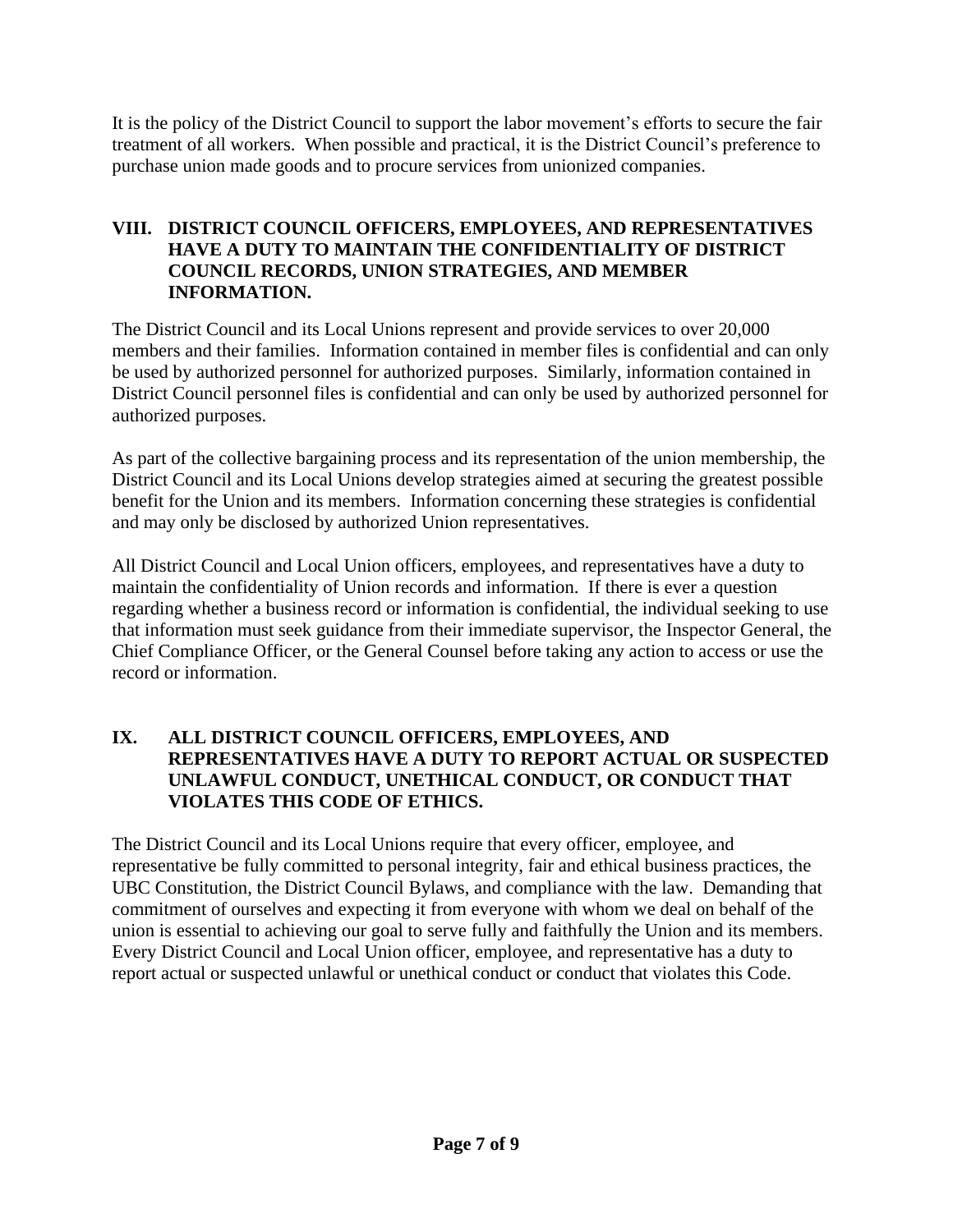If there is ever a question of whether anticipated conduct is proper, there is a duty to seek guidance from an appropriate supervisor, the Inspector General, the Chief Compliance Officer, the General Counsel, or, during his tenure, the Independent Monitor.

- Richard Green, Inspector General -- (212) 366-3394 (office)/(917) 376-5504 (cell) **[RGreen@nycdcigoffice.org](mailto:RGreen@nycdcigoffice.org)**
- Josh Leicht, Chief Compliance Officer -- (212) 366-7362 [JLeicht@NYCDistrictcouncil.org](mailto:JLeicht@NYCDistrictcouncil.org)
- James M. Murphy, General Counsel -- (212) 765-2100 [jmurphy@spivaklipton.com](mailto:jmurphy@spivaklipton.com)
- Glen G. McGorty, Independent Monitor (212) 895-4246 [monitor-mcgorty@crowell.com](mailto:monitor-mcgorty@crowell.com)

The District Council encourages individuals to come forward with any concerns in person. Any information provided will be treated confidentially to the greatest extent possible by the District Council. Individuals who wish to report concerns anonymously, however, may do so by calling the 'Hot Line' maintained by Inspector General's Office at **(855) UBC-TIPS**.

#### **X. THE DISTRICT COUNCIL WILL NOT TAKE OR TOLERATE ANY RETALIATORY ACTION AGAINST AN INDIVIDUAL WHO IN GOOD FAITH REPORTS OR SEEKS GUIDANCE ON ETHICAL CONCERNS OR ACTUAL OR PERCEIVED MISCONDUCT.**

The officers, employees, representatives, and members of the District Council and its Local Unions are the "eyes and ears" of the Union. It is crucial that the District Council and its Local Unions establish, nurture, and maintain a culture where individuals are encouraged to report good faith concerns and feel free to seek guidance without fear of retaliation.

It is the duty of every officer of the District Council and every employee in a management or supervisory role to establish and promote a work environment where individuals are encouraged to report their concerns and to seek guidance whenever they are unsure of how to act.

The District Council will not take and will not tolerate any retaliatory action against an individual who reports in good faith ethical concerns or actual or perceived misconduct. The District Council also will neither take nor tolerate any retaliatory action or negative job consequence against an individual who seeks guidance with respect to ethical concerns. The District Council will promptly investigate and take appropriate disciplinary action, up to and including termination of employment, in cases where improper retaliatory action is demonstrated.